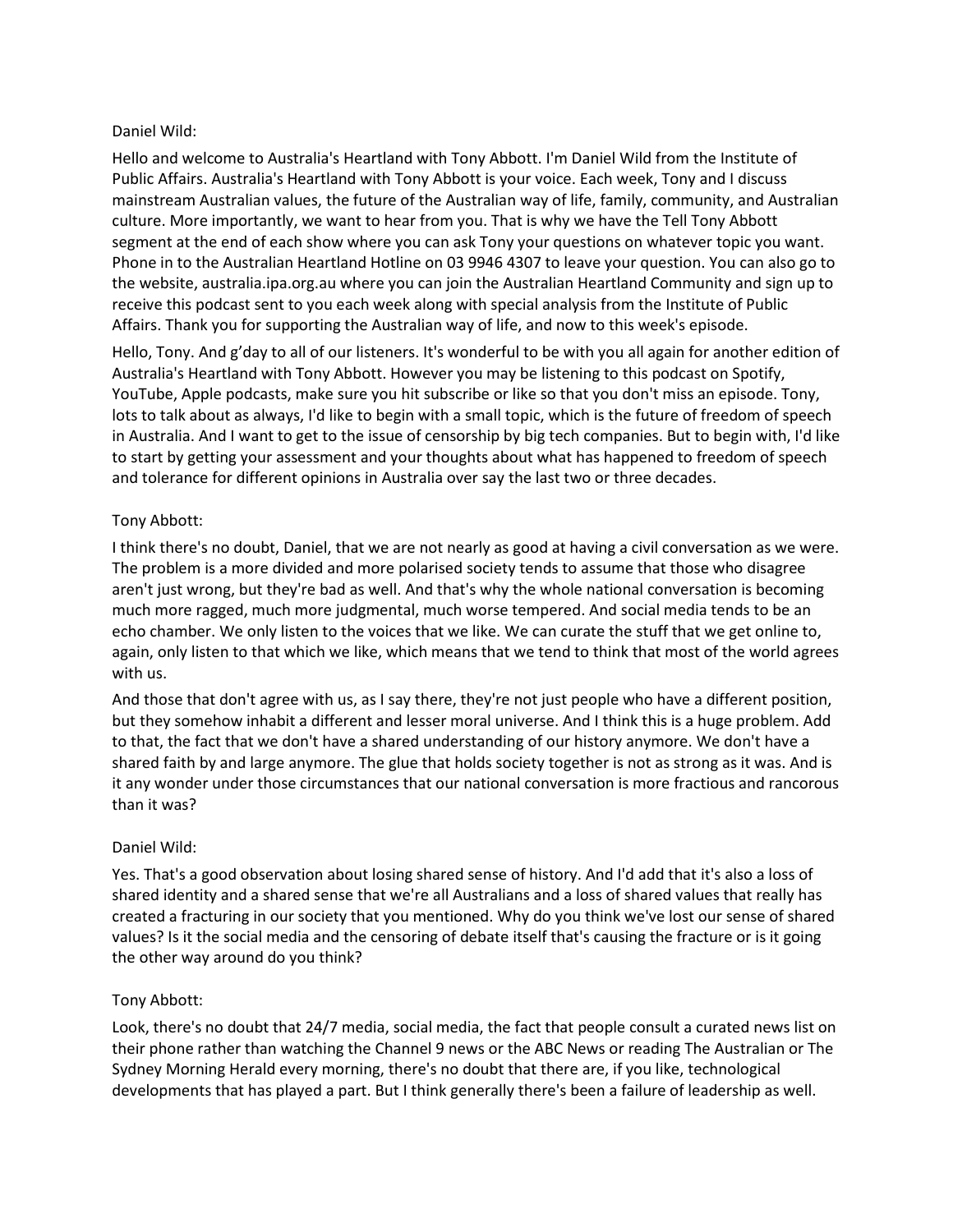Christian churches have lost their self-confidence. The center-left has drifted further to the left. The center-right has become more confused about what it believes in, what it's prepared to fight for. I just think there's been this general weakening of belief amongst those which are the traditional social builders and a strengthening of the critique amongst those have been the long-term social critics. And I think this has all played its part.

Anyway, the bottom line as Lennon said, I think what is to be done, we can lament what is or we can resolve to make it better. And this is where, as I keep saying, sounding like a crack record, we should try to construct better arguments for the things we believe in. We should try to be more robust and more effective in articulating the things we believe in. And we should do whatever we can to nudge the institutions that matter, whether it be the church we go to, or the social club we belong to, or the political party we normally support. We've got to do everything we can to try to nudge these institutions in better directions.

#### Daniel Wild:

One of the institutions that matter and that's been increasing in their prevalence is of course, social media and the big tech companies. Now, I reckon they might need a bit more than a nudge given how much influence they're having on our debate. And the context for this is Paul Whittaker appeared before a Senate inquiry, into media diversity yesterday. And Sky News was in July heavily censored by YouTube, having over 20 of its videos deleted from the platform and being banned from putting up any new videos for a week. And one of the things that Paul Whittaker said was, and I quote, "Why do they," as in YouTube, "get to decide what is and isn't allowed to be news?" Tony, you have a lot of experience in public life, three decades in parliament, prime minister, member of cabinet for a long time. A lot of these issues were just emerging on the horizon at that time. Did you think that tech companies would ever exert such influence over our debate?

### Tony Abbott:

Well, no, because this is all a recent development and this wasn't something that was really on the radar of government back in 2013 or thereabouts, although it's obviously something that government does need to think about and figure out a response to now. Look, the big tech companies have always claimed that they're platforms not publishers. And yet when the platform suddenly starts being choosy about whose allowed onto it, it's not really a platform. It's becoming a publisher and it needs to adhere to the same sorts of rules that publishers are required to operate under. Imagine if a railway company said that we're only going to carry people who we deem acceptable, you can see all of these civil liberties, human rights arguments coming into play, given that we've got the big corporates, whether it's big tech or anyone else starting to be so incredibly judgmental about people in areas which are not the sort of things that were normally their responsibility to judge.

#### Daniel Wild:

Tony, I want to pick up a thread of this conversation that's been a part of the last few minutes, which is the role of religion and organised religion, if you like, in Australia over the last few decades, but especially during the COVID crisis. And I want to talk more generally about the role of faith in public life as the context for this. Now, after graduating from Oxford University in the 1980s, you trained for a brief period of time as a seminarian for the Catholic church.

#### Tony Abbott:

It wasn't that brief, Daniel. It was three years, in fact.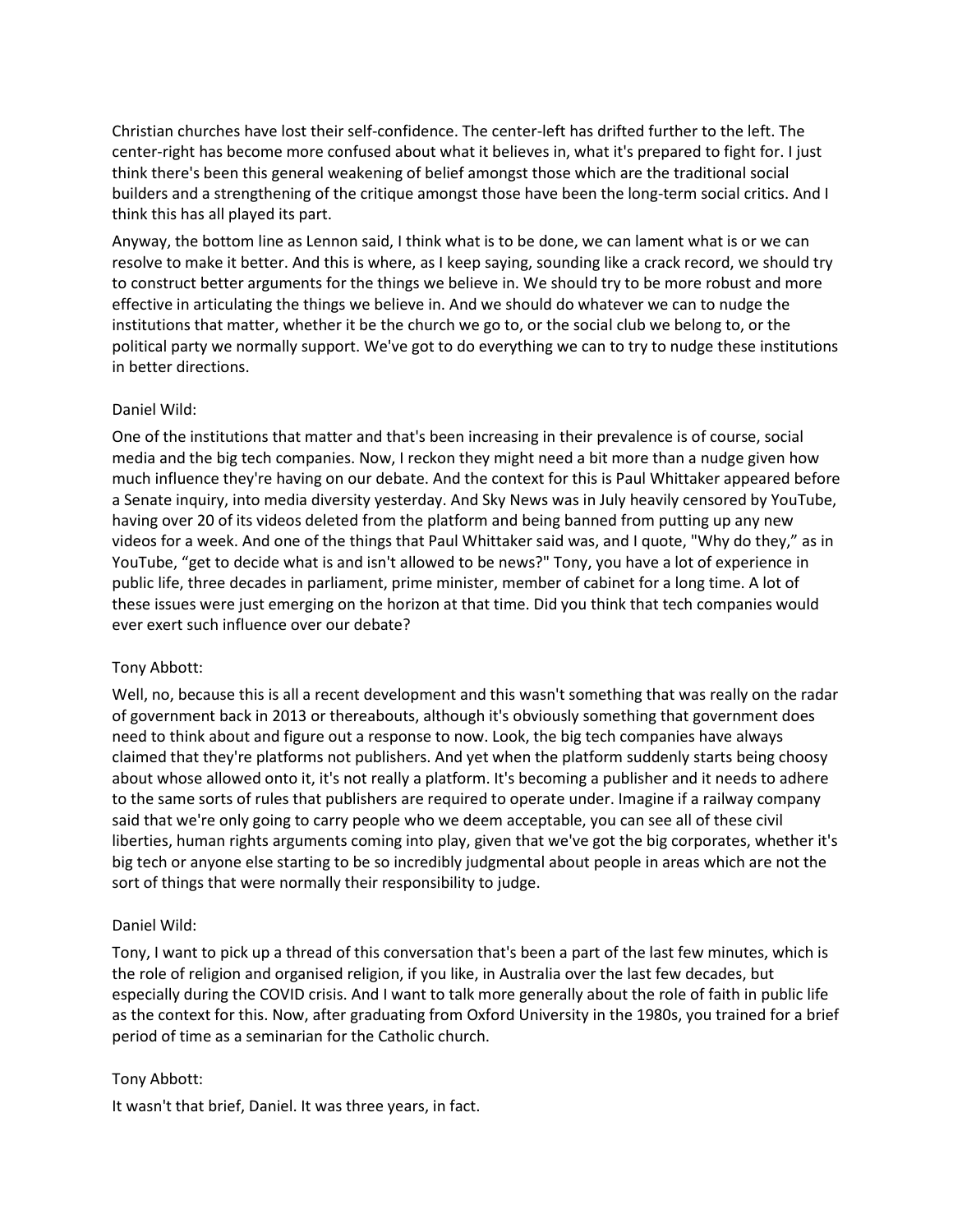### Daniel Wild:

Well, okay, three years. Brief for some, but long for others. Would you consider that... When you look back on that, do you think that was a long time or did it go pretty short?

# Tony Abbott:

Look, it didn't go quickly at the time, I've got to say. What did they say? Time flies when you're having fun. I wasn't having all that much fun. But look, it was something that I needed to do. Back when I was a kid at school, my great mentor Emmett Costello planted the seed in my mind of the possibility of becoming a priest and being a youngster who took the holy faith seriously, I didn't instantly dismiss it, although I didn't find it particularly appealing. Over the years, the thought kept coming back to me. And I eventually thought that there was only one way to deal with it. And that was to give it a go and see how it went.

Now in the end, it didn't go that well. I discovered that I was a square peg in a round hole. And frankly, when you're in a hole, once you realise it's a hole, you probably should stop digging. So after three years, I did. But nevertheless, to this day, I take faith seriously. I don't claim to be the world's greatest Christian or Catholic, but I certainly take it seriously. And I think all of us need purpose in our lives. I think all of us need to try to make sense of the great mysteries. And I think that Christian faith is probably the best way, certainly the best way I've come across trying to make sense of the mysteries.

## Daniel Wild:

You make an important point about everybody needs meaning. And I reckon what's happened in Australia over the last couple of decades. And this has been exemplified with COVID is as fewer Australians identify with a religious faith, particularly young Australians that identify more with other modes of being that give them meaning. Most recently, I think that's "The Science" where they will look at bureaucrats in white coats in the way that one might have looked to the priest in the past and think that they've got all the knowledge that's there to have, or its affinity with climate change movements, with Black Lives Matter, or other social justice causes. The point being that I don't think the quest for meaning in life ever goes away. It just takes different manifestations in how people acted out in their day-to-day life. And I think that's causing a lot of the social dislocation in our country. What would be your... Would you hold similar views to that, Tony?

# Tony Abbott:

I think there's little doubt that there's a sort of a theological element to the more zealous climate change activist. I think there's no doubt about that. There's a set of beliefs that you're supposed to subscribe to. If you don't subscribe to those beliefs, you're a heretic who should be, if not quite burned at the stake, at least canceled in any public debate. And there's almost like an eschatological dimension to us. If we don't do X, Y, and Z, well, the world will end in fiery terror, which again is an apocalyptic dimension to the climate cults. So I think there's much in what you're saying, we are creatures who seek meaning. We are creatures who seek a purpose beyond ourselves. I think that's very much inherent in our humanity. And if we find something that is constructive, which encourages us to look respectfully towards others and act with love towards others, then I think we tend to be good and decent human beings. But if we find something that takes us towards looking with hatred towards others, then it's a very different matter altogether.

### Daniel Wild: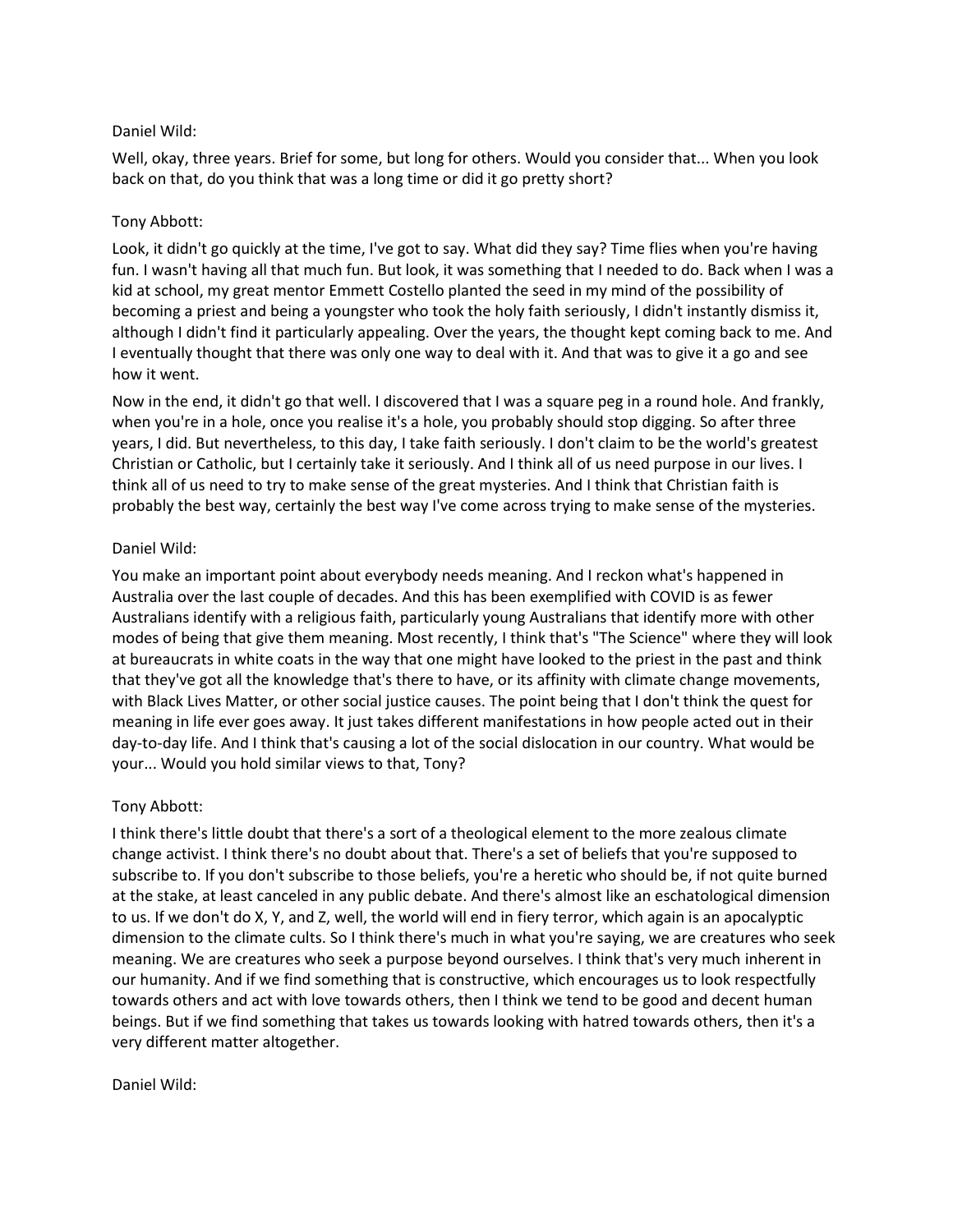Tony, I think that brings us to a nice point to discuss your excellent review of Greg Sheridan's recent book. That book is called Christians: The Urgent Case for Jesus in Our World. And the IPA will be holding a very special event for Greg's book next week. You wrote a very important review that was published in The Australian newspaper recently of Greg's book and the role of Christianity and religion more generally in Australian life. I want to quote you a part of what you said and then help me understand what you meant by that.

## Tony Abbott:

Sure.

# Daniel Wild:

You said, and I quote, "A country that closes its churches in the middle of a pandemic doesn't think much of religion." Tony, what did you mean by that?

## Tony Abbott:

Well, the tougher the time, the more important the solace that religion at its best can give. If we are dealing with something, which is a serious threat to health and life itself, surely something which encourages us to think that death is not the end, it is merely a transition is to be welcomed rather than shut down. And this is one of the curious features of the way we've handled this pandemic. Supermarkets are open. Pharmacies are open. Health workers can go about their business. But perhaps the most important health workers of all, namely ministers of religion, whether they're priests or rabbis or even mullahs, they're subject to all the usual restrictions. So yeah, as I say, a country that closes churches in pandemics is not a country that takes religion seriously. And a country that doesn't take religion seriously, particularly a religion which has been the animating spirit of our culture for the best part of 2000 years is a country and a society which is becoming seriously unmoored, seriously adrift. And is it any wonder that we have so many problems under those circumstances?

# Daniel Wild:

Well, I want to put to you another quote on that in the context of Australia becoming unmoored from its founding principles that go back to our Judeo-Christian heritage. And from again your review, I quote, "Our democracy is unimaginable without St. Paul's ringing declaration: "There is neither Jew nor Gentile, neither slave nor free, nor is there male and female for you are all one in Christ Jesus." Now, this basic way of thinking whether you're Christian or not clearly is the foundation of an egalitarian liberal democracy where it's one person, one vote, and where we are all equal before the law. Can you explain just how foundational that assessment is to our country?

# Tony Abbott:

Well, it's interesting, isn't it, that if you compare that view of St. Paul from the epistles, how different it is to the previous world view? I mean, the pre-Christian worldview was essentially there's them and us. Okay. The Greeks have moved in a poor line direction. But what we're talking about here is a radical eruption into human consciousness, which began the spark, maybe began in Athens. But it was brought to fruition by St. Paul and the Christian thinkers that followed him because instinctively we are clannish. Instinctively, we defend ours against everyone and everything.

And yet what we're being told by the Greeks and then by St. Paul is, no, it's your common humanity which transcends all of these other things and which means that you have got to treat every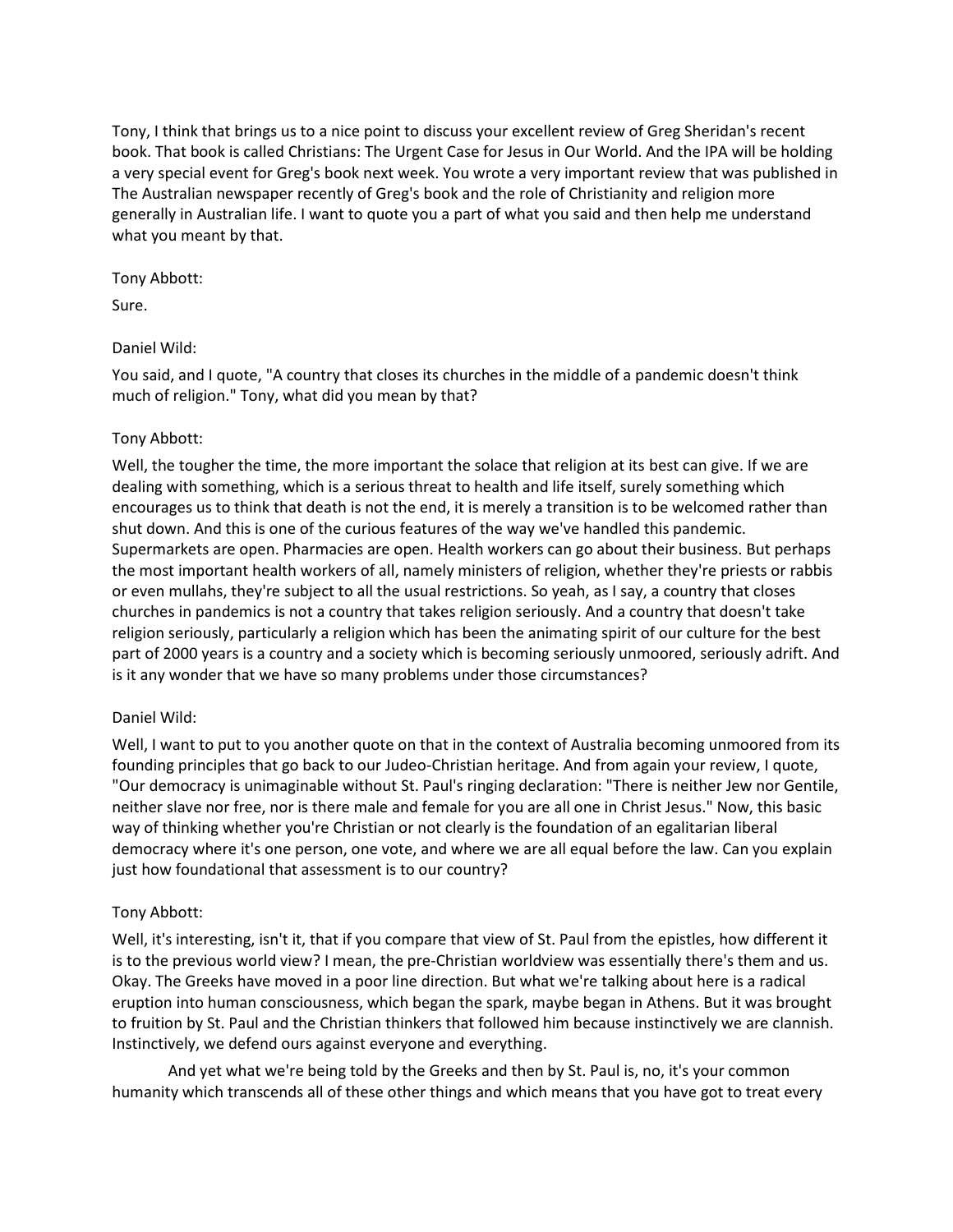other human being with a certain basic respect. And I think this was an incredibly radical idea. There's a sense in which it was always radical. It slowly person by person, if you like, extended itself for 1900 years. My fear today is that under the hammer blows of identity politics, this fragrant insight which has been so important in the development of a better world is now gone into reverse.

### Daniel Wild:

And the way you've just put it there is not what you'd hear in the pews on a Sunday morning. I mean, I think that's a part of the challenge and what I was thinking about -

#### Tony Abbott:

And this is why, Daniel, Greg's book is such a wonderful book because he tackles these difficult issues in a way that even your average minister of religion or bishop would rather not. I mean, most of us do not want to be too challenging. Most of us would prefer to go with the flow. And yet sometimes we can't go with the flow. We've got to stand up and say, "Stop, this is wrong." We've got to point in a different direction and say, "Hang on a minute. You're going that way. No, we've got to go this way." And it is telling that a journalist, admittedly a particularly courageous journalist, a journalist who has a rather better stocked mind than most to do this. Why haven't bishops and archbishops been doing this for the last couple of generations? Well, with a few wonderful exceptions like George Pell, they haven't. But look at the crucifixion that George Pell had to endure because he was a churchman who didn't just conform to the zeitgeist.

#### Daniel Wild:

Tony, thank you for that assessment. And I think that's a good spot to leave our discussion for today and move on to our favorite segment of every podcast, which is the Tell Tony Abbott segment, which is your chance, our listeners to ask Tony Abbott your questions, which you can do so on the Australian Heartland Hotline by dialing into 03 9946 4307, or you can leave your question on the IPA's Facebook page. We've got a stack of very interesting and important questions. But before we get to them, I just want to remind all of our listeners if you're listening on Spotify, YouTube, Apple podcasts, make sure you hit subscribe or like so that you don't miss an episode. Tony, I'd like to go to our first question, which is from the Australian Heartland Hotline. And it comes from Katherine from the Gold Coast.

### Katherine Simpson:

Katherine Simpson, Gold Coast, Queensland. My question for Tony is, under what powers can the Victorian government suspend parliament? And does the governor or governor general have any role in any of this? Thank you. Bye.

### Tony Abbott:

Look, many countries and I think just about all of the Australian states have been operating under different forms of emergency rule since March of last year, where all sorts of ordinary freedoms have been suspended and all sorts of emergency measures have been put in place by decree. I agree that this is most undesirable. And I think one of the reasons why we have been living under such harsh lockdown measures is because there has been much less accountability and much less transparency than usual. I mean, it's absolutely right that for much of the last 18 months, we haven't been living in a democracy, we've been living in what I call a doctoceracy, where health ministers, and premiers have said well, we're doing this on the basis of the health advice. The health advice is never published.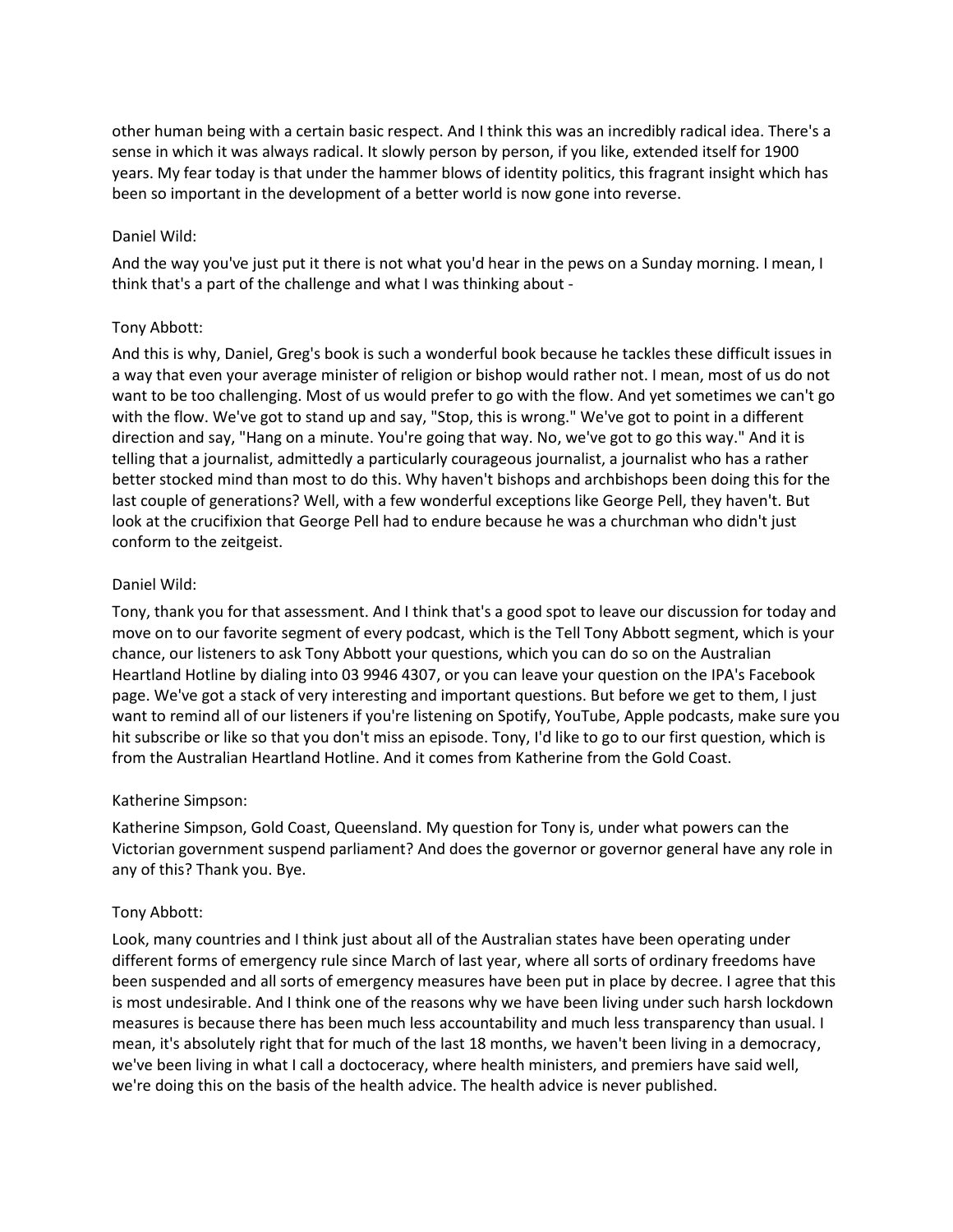They impose things like mask mandates outdoors when there's no evidence for outdoors transmission in any significant way, or they impose things like curfews when again there's really no published health advice to say that curfews are necessary. Even the police it seems think that curfews are more trouble than they're worth when it comes to actually administering the law in this instance. So there is absolutely no doubt that our normal freedoms and our normal democracies have been subject to arbitrary withdrawal. And I think it would have been a hell of a lot better and a lot more comforting for people if there'd been more parliamentary scrutiny over this.

### Daniel Wild:

Great. Thank you, Tony. And thank you, Katherine, for your question. And we'll move now to our final question from Kieran from New South Wales.

## Kieran Mulhall:

Kieran Mulhall speaking from Gloucester, New South Wales. Tony, exalts not to vote for other parties because it will result in a life of victory. However, no matter how much we tell our members of our concerns, nothing ever changes. And many of us are now getting to the stage we will consider voting for another party because it seems the only way to send the message. Even though we may have to put up with the agony of a Labor government for four years.

## Tony Abbott:

Things are never so bad that they can't get worse, Daniel. And you might think that current governments, current Coalition governments are pretty poor representatives of the values and principles that you thought the Coalition was dedicated to upholding. You might think that, but please do not underestimate just how bad the next Labor government will be. I mean, the next labor government is not going to be led by Joel Fitzgibbon. The next labor government is going to be led by Anthony Albanese. And Anthony Albanese is going to be very much a subject to a green fringe. So when it comes to spending, when it comes to regulating, when it comes to restricting our freedoms, do not underestimate how much worse things would be if we were under a Labor government. That's all I can really say to people. Remember, I've often said this, government regrettably is rarely a choice, politics is rarely a choice between good and great, or even between good and bad. Politics so often is a choice between bad and worse.

### Daniel Wild:

Well, Tony, thank you for that. And thank you to our listeners for those questions. And Tony, we were just talking before about going into a final thought to end off our discussion, but I've got to say that your statement that politics is often a choice between bad and worse is a very nice summation of how a lot of people feel. Did you want to say anything in addition to that or should we leave it there?

# Tony Abbott:

Daniel, look, these are very dispiriting times. I've never lived through such dispiriting times. I wasn't alive during the Second World War. But I'm trying to remember the Churchill phrase. Someone put to him these are daunting times. And I think he said, "Yes, but they're great times too because we have great causes that we're fighting for," or something to that effect. And the worst thing about these times is that we are told not to be active in meeting our challenges, but to be passive in meeting our challenges. That the way to improve things is not to do something, but to do nothing. And I just think this is contrary